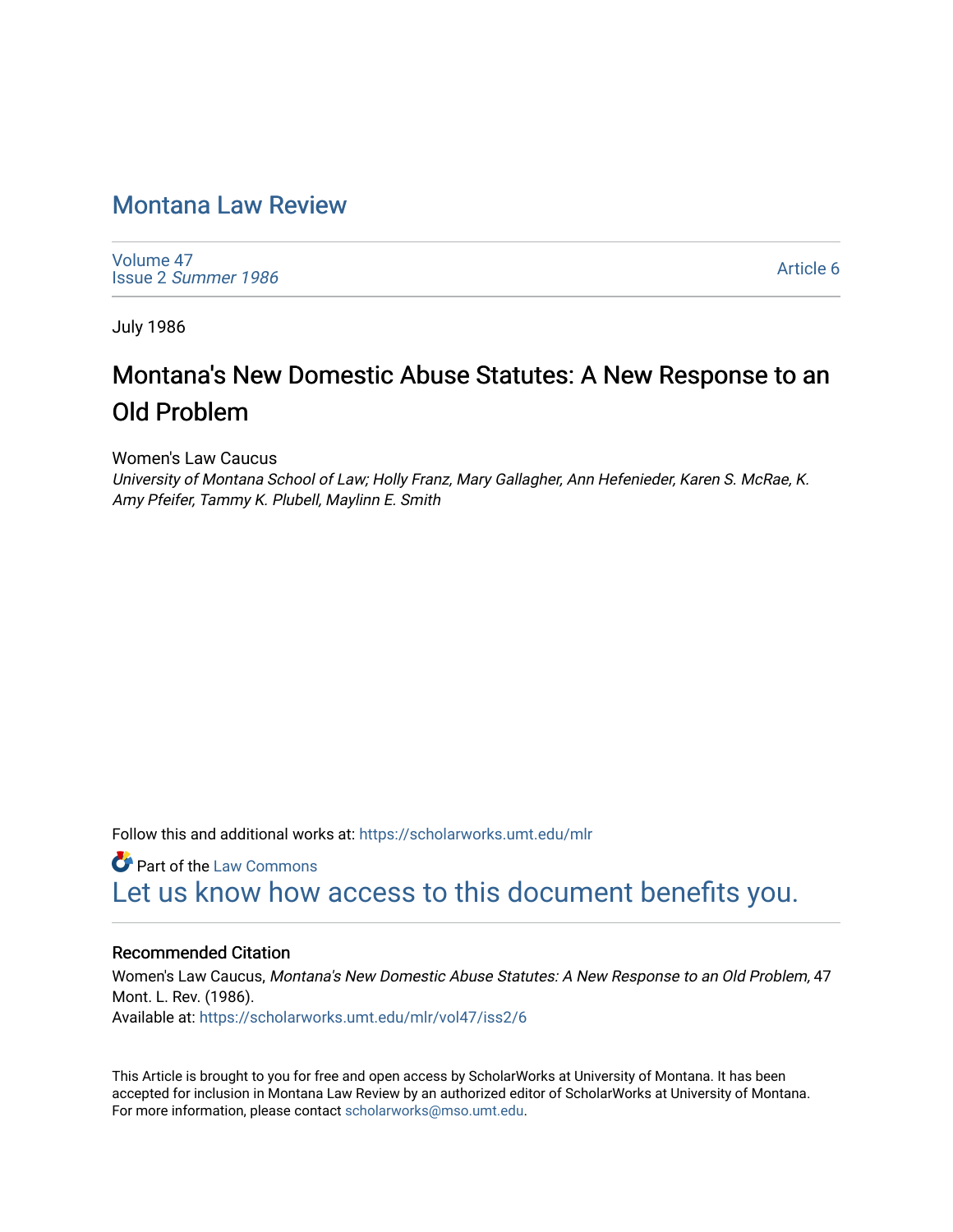## **MONTANA'S NEW DOMESTIC ABUSE STATUTES: A NEW RESPONSE TO AN OLD PROBLEM**

## **Women's Law Caucus, University of Montana\***

## I. INTRODUCTION

In 1984 at least **2,368** women in Montana suffered domestic abuse.1 Domestic abuse involves a complex cycle of violence.2 Traditionally, society treated the problem as a private family matter.<sup>3</sup> The reluctance of police officers and prosecutors to invade the private family sphere<sup>4</sup> resulted from the traditional view which considered women the property of men;<sup>5</sup> police officers and prosecutors understood neither the problem nor the best way to respond to that problem.6 Their lack of response perpetuated the cycle of violence.7 Therefore, many states, including Montana, enacted new legislation to provide early intervention in domestic abuse cases.<sup>8</sup>

This article discusses the new domestic abuse act, the historical responses to domestic abuse, and the reasons why those responses usually failed. It also discusses the abolition of the marital rape exception to the sexual intercourse without consent statute and amendments to laws governing temporary restraining orders.

## II. **THE** DOMESTIC **ABUSE ACT**

## **A.** *Introduction*

In **1985** the legislature recognized and addressed the problem of domestic abuse **by** passing a domestic abuse act [the "Act"].

2. L. **WALKER, THE BATrERED WOMAN 55 (1979)** [hereinafter cited as **WALKER].**

**3. ATrORNEY GENERAL'S** TASK **FORCE ON** FAMILY **VIOLENCE, FINAL REPORT** 3 (1984) [hereinafter cited as **TASK FORCE].**

4. *Id. See also* State v. Oliver, **70 N.C.** 44, 45 **(1874),** for a discussion of historical reluctance to invade the family sphere.

**5.** Bradley v. State, 2 Miss. **(1** Walker) **156** (1824).

**6. TASK FORCE,** *supra* note **3,** at **3-5.**

**7.** *Id.* at **3.**

*.8. See, e.g.,* **FLA. STAT. ANN.** § **901.15(6), (7)** (West **1985); MASS. ANN. LAWS** ch. **209A,** § **6** (Law. Co-op. Supp. **1985);** OR. **REV. STAT. ANN.** § **133.055(2), (3)** (1984).

Published by ScholarWorks at University of Montana, 1986

**<sup>\*</sup>** Holly Franz, Mary Gallagher, Ann Hefenieder, Karen **S.** McRae, K. Amy Pfeifer, Tammy K. Plubell, Maylinn **E.** Smith.

**<sup>1.</sup>** This number represents the number of female victims who stayed in Montana shel**ters** in **1985.** Thus, it does not represent the total number of domestic abuse victims for **1985.** For the purpose of this article, the authors will refer to victims as women because the vast majority of victims are women. In **1985,** Montana shelters only served 12 male victims compared to **2,368** female victims. Montana Coalition Against Domestic Violence, Vol. 4, No. 1 **(1986).**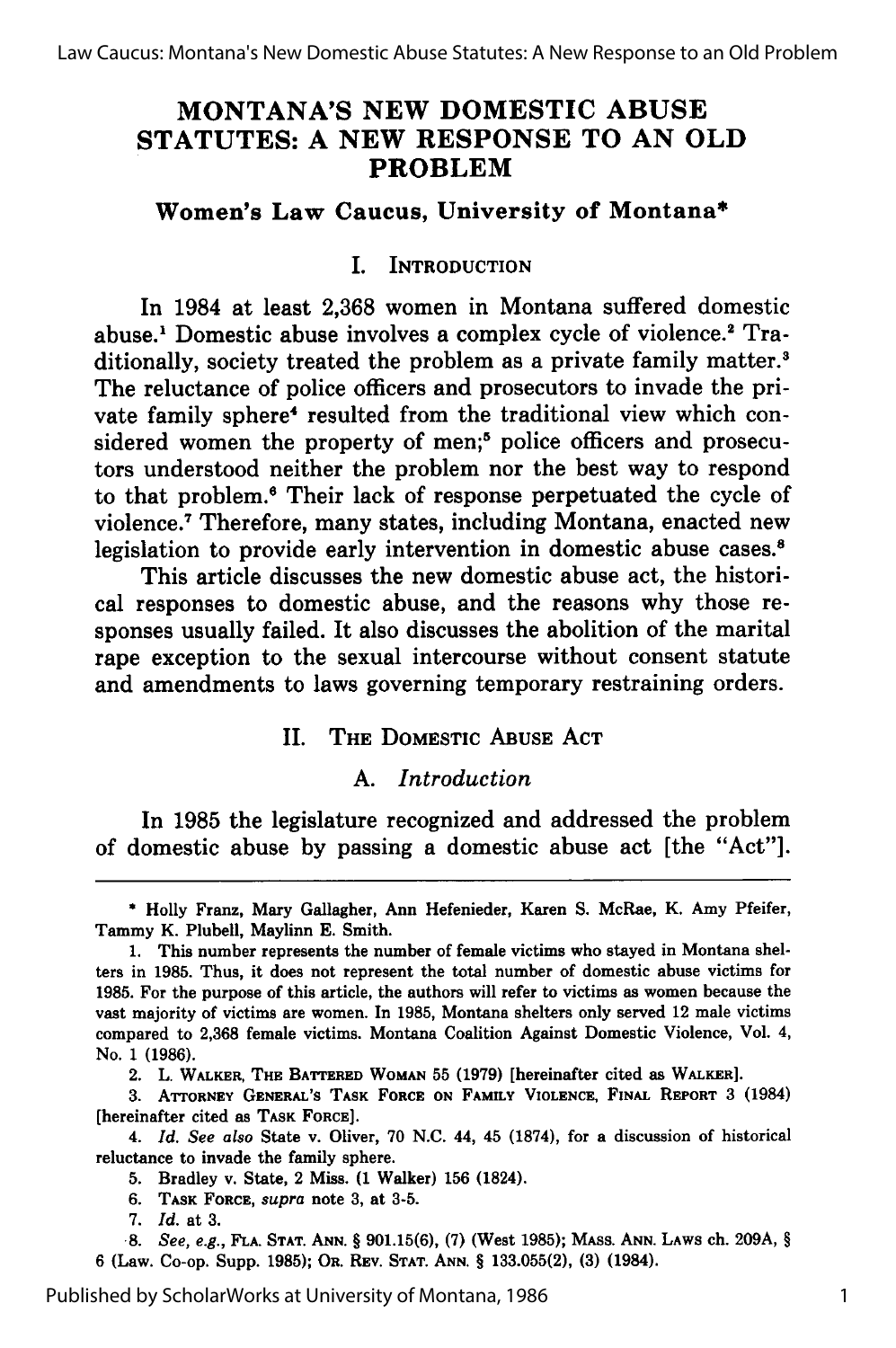The Act defines domestic abuse as a crime,<sup>9</sup> makes arrest the preferred response to that crime,<sup>10</sup> requires police officers to file a written report when they do not arrest,<sup>11</sup> requires police officers to provide victims with a notice of victim's rights,<sup>12</sup> and establishes that an alleged abuser's bail must be personally determined by a judge.<sup>13</sup> The Act represents a significant departure from the historical response to domestic abuse.

#### *B. Historical Response*

#### 1. *Shelters* and Safe *Homes*

During the 1970's, shelters and safe homes began offering emergency housing for victims who leave their homes because of abuse.<sup>14</sup> Shelters and safe homes, when available, provide some essential services to domestic abuse victims; but they have several limitations. Only the larger cities in Montana have shelters; many small towns and rural areas lack the financial base to support a permanent shelter.<sup>16</sup> Further, because of space constraints, victims can stay in shelters only temporarily.<sup>16</sup> The unavailability of housing may force victims to remain in the abusive situation at home. Finally, shelter volunteers only address one player in the domestic abuse cycle-the victim. Shelter volunteers provide valuable counseling for the victim, but they have no contact with the abuser and cannot compel the abuser to attend counseling. The abuser causes domestic abuse, yet he typically receives no instruction on changing his behavior.<sup>17</sup> Unless the abuser receives counseling, the cycle of abuse will probably continue.<sup>18</sup>

- **10. MONT. CODE ANN.** § 46-6-401(2) **(1985).**
- **11. MONT. CODE ANN.** § 46-6-421 **(1985).**
- 12. **MONT. CODE ANN.** § 46-6-422 **(1985).**
- **13. MONT. CODE ANN.** § 46-9-302 **(1985).**

14. **A** shelter is a permanent facility that offers emergency housing and other support services, such as crisis counseling and referral to appropriate service providers. **MONT. AD-MIN.** R. 46.5.1101(4) **(1982). A** safe home is a private family home that offers emergency housing to victims. **MONT. ADMIN.** R. **46.5.1101(5) (1982).** Revenue from marriage license fees provides some of the funding for shelters and safe homes in Montana. **MONT. CODE ANN.** § 40-2-405(1) **(1985).**

**15. TASK FORCE,** *supra* note **3,** at **50.**

**16.** For example, victims can only stay at the Missoula YWCA Battered Women's Shelter for three to five days without making special arrangements. Interview with Pam Tuthill, Director, Missoula YWCA Battered Women's Shelter, Dec. **18, 1985.**

**17.** *Id.*

**18.** Mele, *Major Evidentiary Issues in Prosecutions of Family Abuse Cases,* **<sup>11</sup>**OHIO **N.U.L. REv.** 245, 245 (1984).

**<sup>9.</sup> MONT. CODE ANN.** § **45-5-206 (1985).**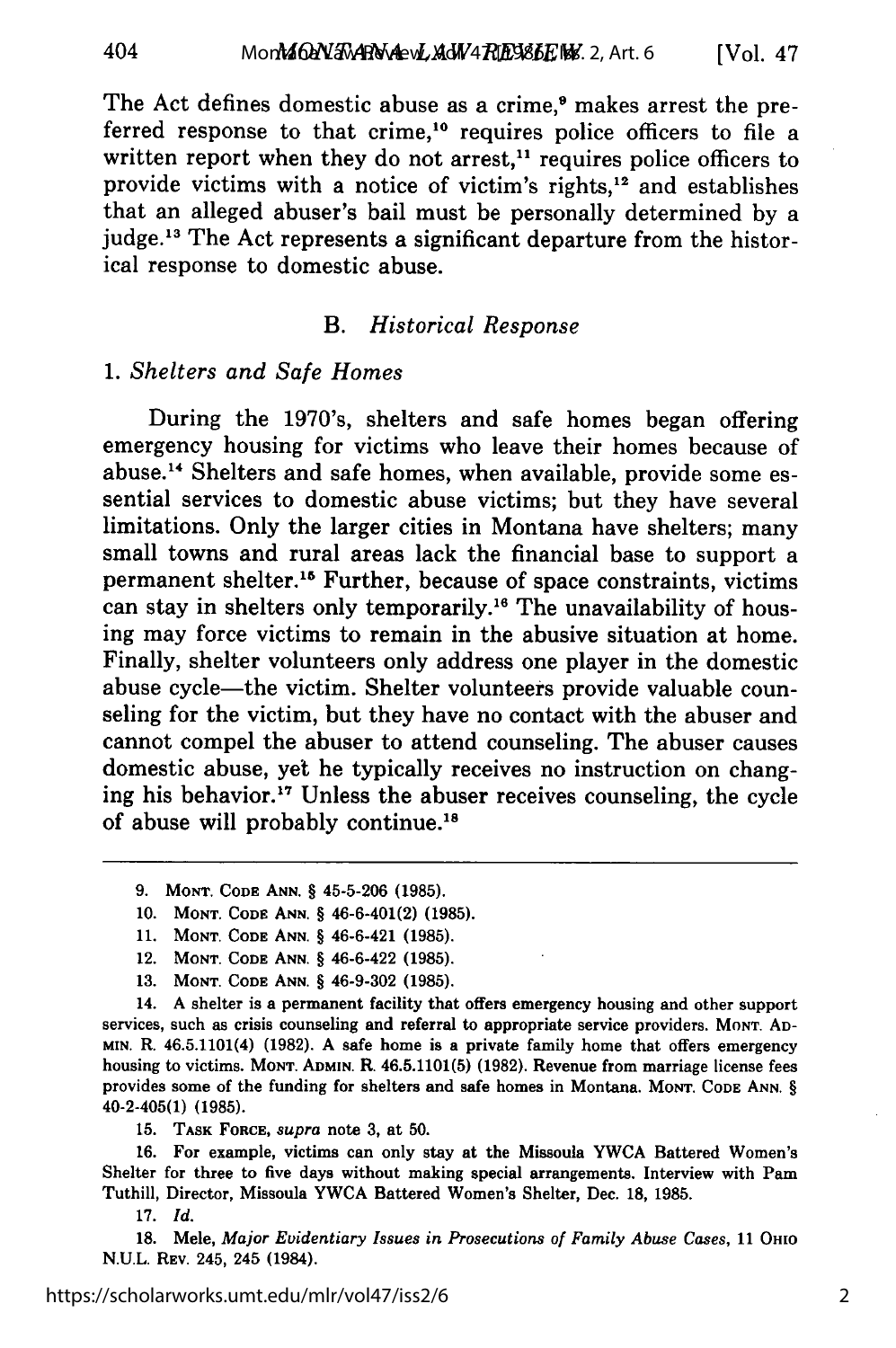Law **[986]**Is: Montana's New Don**DS!MAS!II {**Ta**xLB&/SA**ew Response to an Ol**d {}**pblem

#### *2. Legislative Response*

The Montana Legislature first responded to the problem of domestic abuse in 1967 by amending prior laws and providing that police officers could make warrantless arrests if they had probable cause to believe that a misdemeanor had been committed.<sup>19</sup> Formerly, officers needed an arrest warrant for any misdemeanor offenses not committed in their presence.<sup>20</sup> The 1967 legislation demonstrated an intent to authorize warrantless misdemeanor arrests in domestic abuse situations.<sup>21</sup> The legislative response failed, however, because police officers usually refused to arrest the abuser and required the victim to file charges with the city or county prosecutor if she wanted him prosecuted.<sup>22</sup>

#### *3. Police Response*

In the past, police departments often gave domestic abuse calls low priority. This response resulted both from a lack of education about the problem and from the feeling that police officers were not the proper persons to respond to domestic abuse.<sup>23</sup> When officers did respond, they served as temporary mediators<sup>24</sup> who separated the abuser from the victim and temporarily subdued the abuser's violent behavior.<sup>25</sup> A fundamental problem with this approach evolved from the officers' focus on the relationships between family members rather than on the crime committed **by** the abuser.<sup>26</sup> This approach usually resulted in inadequate mediation or the sending of one party away from the home for a temporary period. It failed to communicate the seriousness of the offense to the abuser or prevent future violence.<sup>27</sup>

#### *4. Prosecutors*

When police officers did arrest an abuser, prosecution rarely

<sup>19. 1967</sup> Mont. Laws ch. 196, § 1 (amended by Supreme Ct. Ord. 11450-2-3-4 (October 10, **1968))** (codified at **REV. CODES MONT.** § **95-608** (1947)).

<sup>20.</sup> **REV. CODES MONT.** § **11753 (1935).**

<sup>21.</sup> M. **ADRIAN & C. MITCHELL, A STUDY OF SPOUSE BATTERING IN MONTANA 97 (1979)** [hereinafter cited **as SPOUSE BATTERING IN MONTANA].**

<sup>22.</sup> **TASK FORCE,** *supra* note **3,** at **23.**

**<sup>23.</sup> UNITED STATES COMMISSION ON CIVIL RIGHTS, UNDER THE RULE OF THUMB: BAT-TERED WOMEN AND THE ADMINISTRATION OF JUSTICE** 12-14 **(1982)** [hereinafter cited as **UNDER THE RULE OF THUMB].**

<sup>24.</sup> **TASK FORCE,** *supra* note **3,** at **22-23.**

**<sup>25.</sup>** *Id.* at **23.**

**<sup>26.</sup>** *Id.* at 4.

**<sup>27.</sup>** *Id.* at **23.**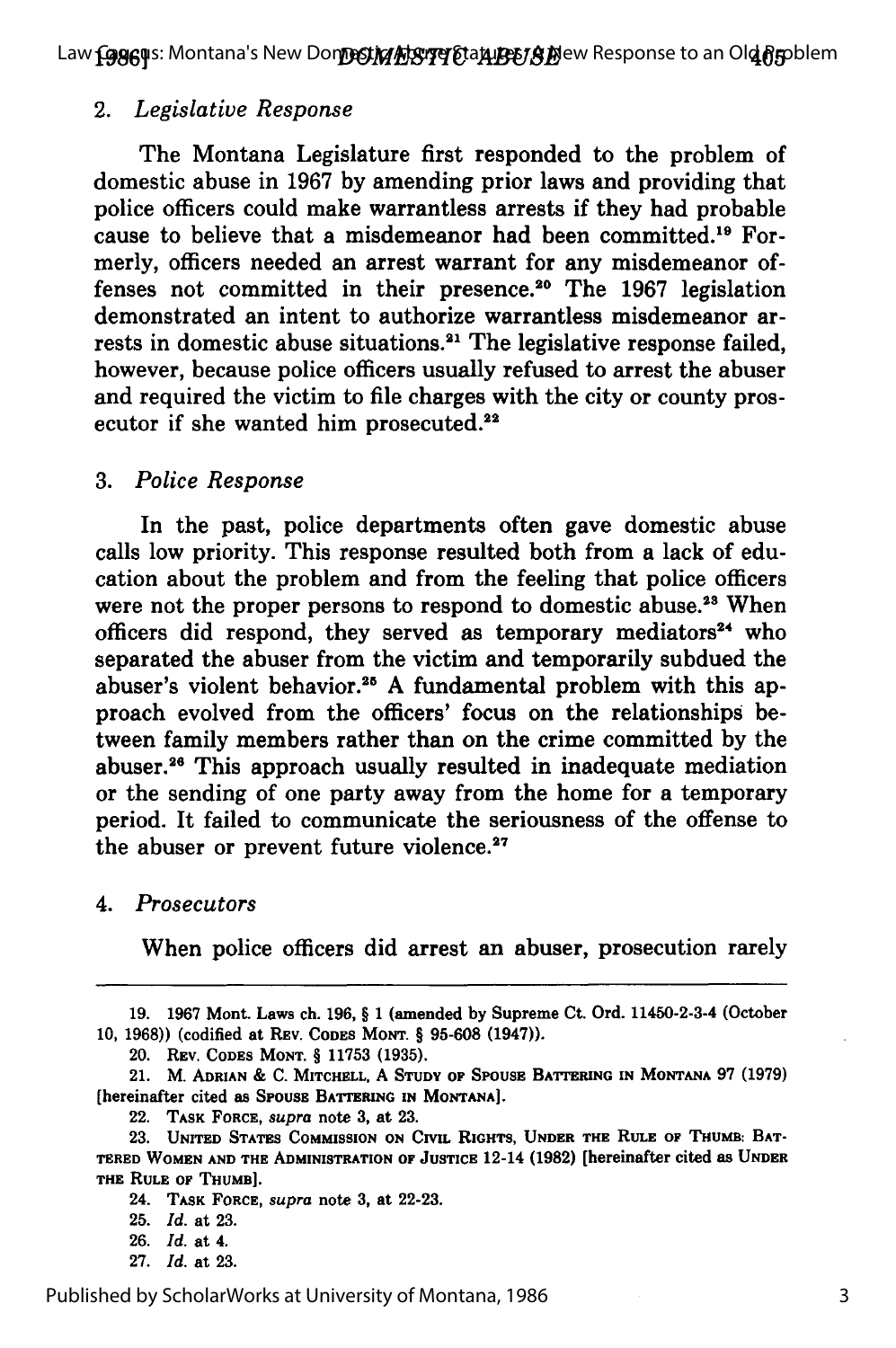occurred.<sup>28</sup> Prosecutors generally refused to prosecute domestic abuse cases, because of a belief that their efforts would be unproductive since a majority of victims succumbed to their abusers' pressure and threats,29 and eventually requested that the charges against their abusers be dropped.<sup>30</sup> Prosecutors failed to demonstrate to abusers that they would be punished for their violent behavior; in turn, victims did not learn of their right to be free from abuse, and society continued to view domestic abuse as a private family matter.<sup>31</sup>

The traditional responses to domestic abuse failed. They failed because the legislature, police, and prosecutors did not understand their role in averting abusers' violent behavior. They failed because none of the persons involved in the problem really understood the problem itself.

## C. *The Cycle of Abuse: Why Women Stay*

The cycle of abuse describes the dynamics that occur between a victim and an abuser.<sup>32</sup> It is important that police and prosecutors understand the complexities of the cycle so that they may effectively address the problem.<sup>33</sup> The cycle has three identifiable phases: the tension-building phase, the acute battering phase, and the loving phase. 4 These phases are a major factor in why abuse victims stay in abusive relationships.

## *1. The Tension-Building Phase*

Minor battering incidents such as a slap or a shove characterize the tension-building phase. The victim usually attempts to calm the abuser through compliance and nurturance.<sup>35</sup> As the minor battering incidents become more acute, however, the victim loses control over the situation and begins to withdraw. The abuser becomes more apprehensive toward the victim's withdrawal; when the tension between the two becomes unbearable, the cycle progresses to phase two.3

**<sup>28.</sup> UNDER THE RULE OF THUMB,** *supra* **note** 23, at 23-34.

**<sup>29.</sup>** L. **LERMAN, PROSECUTION OF SPOUSE ABUSE: INNOVATIONS IN CRIMINAL RESPONSE 19 (1981)** [hereinafter cited as **LERMAN].**

**<sup>30.</sup> TASK FORCE,** *supra* note **3,** at **28.**

**<sup>31.</sup>** *Id.* **at** 4-5.

**<sup>32.</sup>** WALKER, *supra* **note** 2, at **55.**

**<sup>33.</sup>** *Id.;* **TASK FORCE,** *supra* **note 3,** at **5.**

<sup>34.</sup> WALKER, supra **note** 2, at **55.**

**<sup>35.</sup>** *Id.* **at 56.**

**<sup>36.</sup>** *Id.* **at 59.**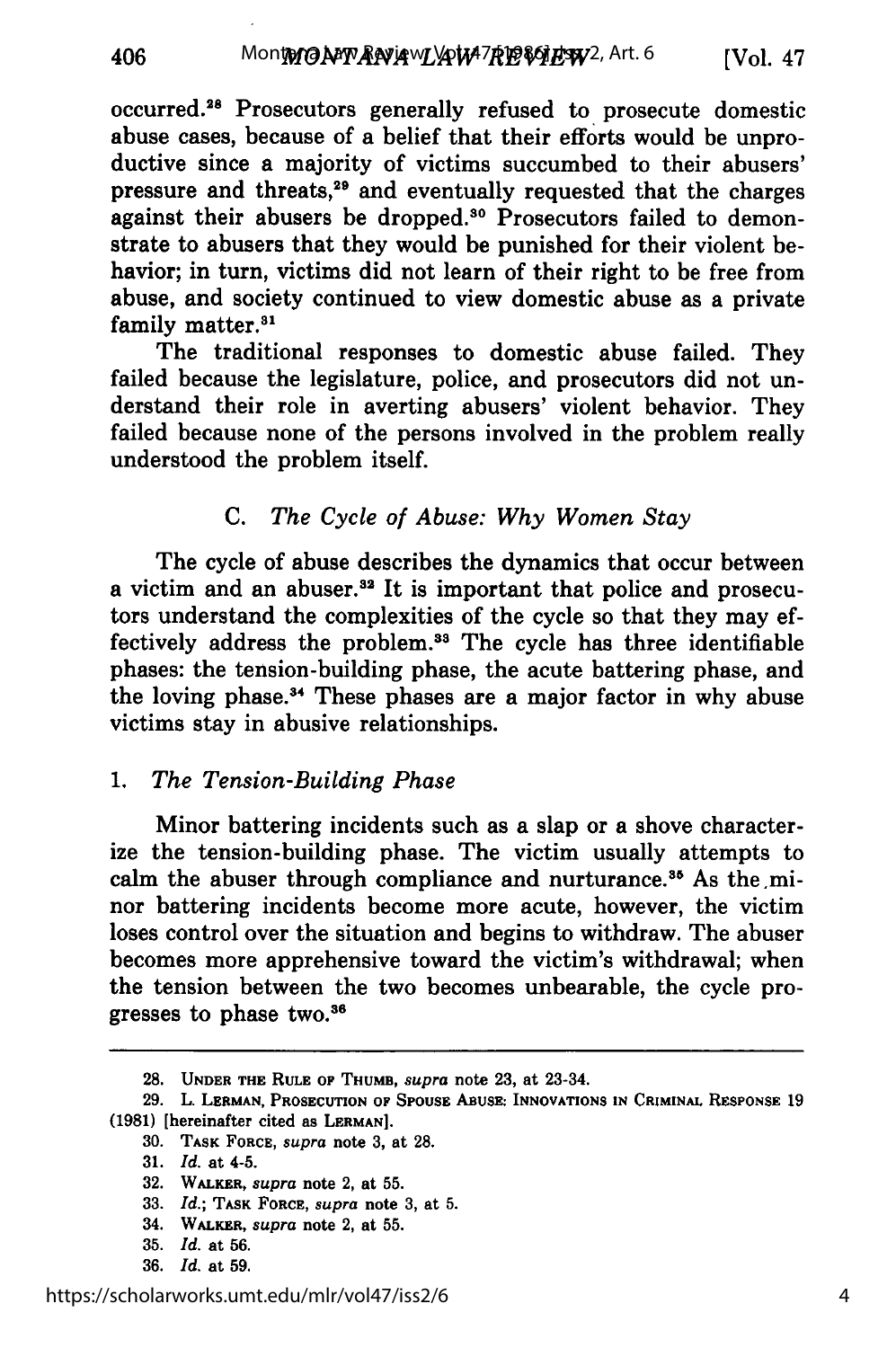*DOMESTIC ABUSE* Law Caucus: Montana's New Domestic Abuse Statutes: A New Response to an Old Problem **1986]**

#### 2. *The Acute Battering Phase*

The acute battering phase is characterized by an "uncontrollable discharge of the tensions that have built up during phase one." 37 Both the abuser and victim accept that the battering is out of control. The victim does not usually resist the attack, because she has learned this may further enrage the abuser. She feels psychologically trapped and unable to flee the situation.<sup>38</sup>

The reasons why an abuser finally ends the attack remain unknown, but when he does, both parties rationalize the incident. The victim minimizes any physical injuries sustained.<sup>39</sup> Later the victim may embark on a search for help but may also feel that no one can help, that the abuser is "beyond the grasp of the law."<sup>40</sup>

#### 3. *The Loving Phase*

By the end of phase two, the victim is both lonely and angry. This is the most likely time for her to try to remove herself from the situation," but at this time the abuser, who sincerely regrets his behavior, reacts with kindness, and begs for forgiveness. The victim usually succumbs to feelings of guilt and accepts the abuser's promise not to abuse her again.'2 This then becomes the most difficult time for the victim to leave and the most likely time for her to request that any pending charges against her abuser be dropped.<sup>43</sup>

The loving phase has no distinct ending.<sup>44</sup> It gradually transforms into the tension-building phase. Persons who do not understand the cycle often mistakenly assume that the victim can end the cycle at any time by removing herself from the situation. There are, however, many complex psychological and sociological aspects that perpetuate the cycle of abuse.<sup>45</sup>

#### *4. Learned Helplessness*

Learned helplessness is an overwhelming belief that a person

43. *Id.* at 66-67. Some of these reasons include guilt, shame, embarrassment and fear of further violence. If, however, prosecutors recognize the special concerns of domestic abuse victims and are flexible and sensitive in dealing with the complexities of these cases, victims will be more likely to cooperate. *See* **TASK** FORCE, *supra* note 3, at 28.

45. *See* **J. FLEMING, STOPPING WIFE ABUSE** 81-88 (1979).

Published by ScholarWorks at University of Montana, 1986

<sup>37.</sup> *Id.*

<sup>38.</sup> *Id.* at 60, 62.

<sup>39.</sup> *Id.* at 63.

<sup>40.</sup> *Id.* at 64.

<sup>41.</sup> *Id.* at 66.

<sup>42.</sup> *Id.*

<sup>44.</sup> **WALKER,** *supra* note 2, at 69.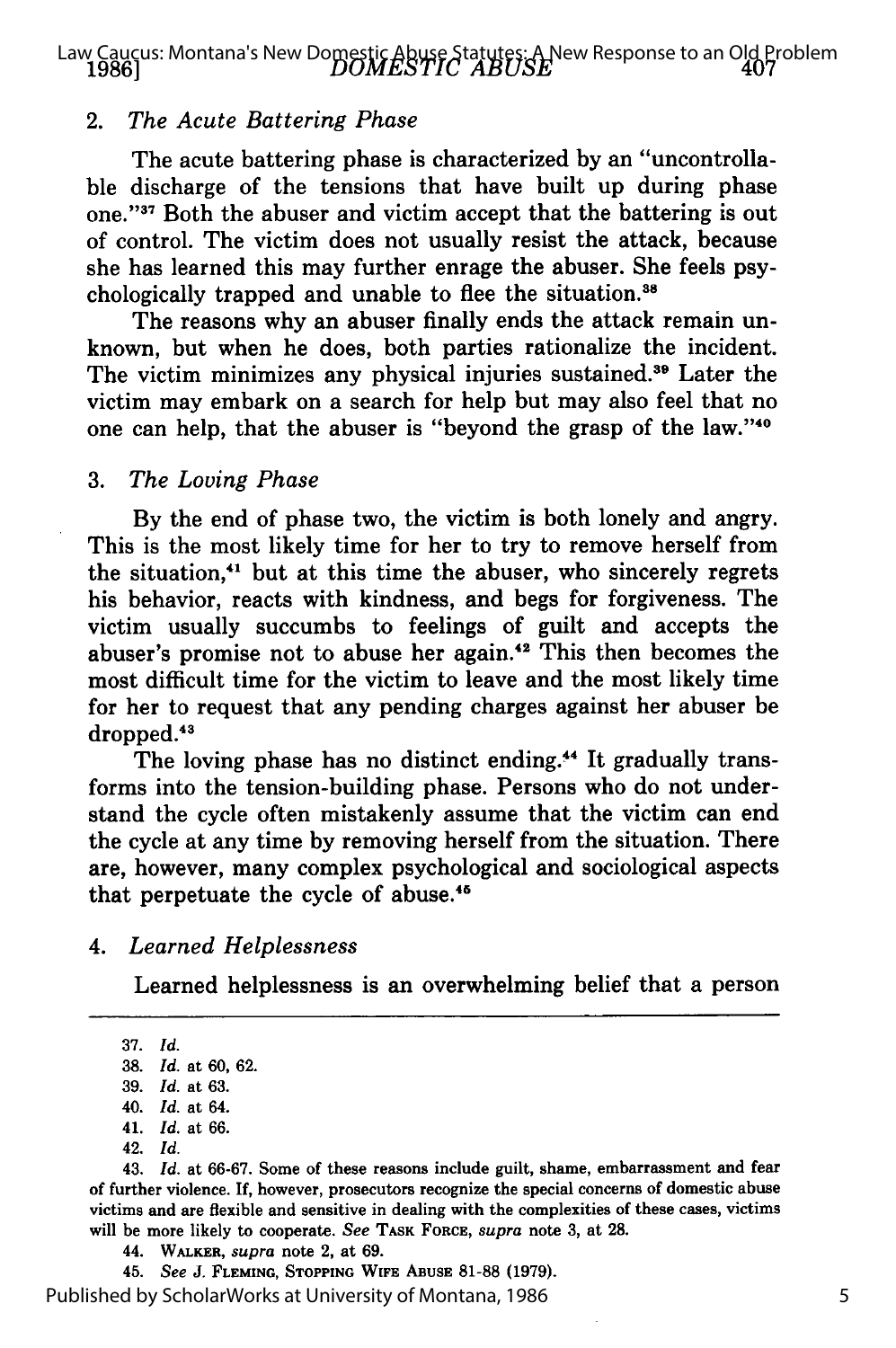cannot control what happens to her.<sup>46</sup> In part, it results from gender-role stereotyping that has taught a woman to be dependent and submissive.47 For example, "cultural conditions, marriage laws, economic realities, physical inferiority-all these teach women they have no direct control over the circumstances in their lives."<sup>48</sup>

When society stereotypes a woman into a dependent role and the woman later becomes an abuse victim, her self-esteem dwindles. Repeated batterings diminish her motivation to respond to abuse. Finally, the perception that her response will never generate a positive outcome overcomes the victim.<sup>49</sup>

## *D. Analysis of the Domestic Abuse Act*

Society is beginning to recognize all of the complexities of domestic abuse and that the abuse cycle is passed on through the generations."0 Recent government studies concerning domestic abuse have revealed that early intervention and increased enforcement of domestic abuse laws reduces repeated episodes of violence.51 In 1985, the Montana Legislature recognized the importance of early intervention and the need to clarify arrest powers in domestic abuse cases.

## *1. The Crime of Domestic Abuse*

By specifically creating the crime of domestic abuse,<sup>52</sup> the legislature recognized domestic abuse as a serious criminal act rather than a private family dispute. The elements of domestic abuse are similar to the elements of assault.<sup>53</sup> A person commits domestic abuse if he purposely or knowingly causes bodily injury or causes reasonable apprehension of bodily injury in a family or household member.<sup>54</sup> "'[F]amily or household member' means a spouse, former spouse, adult person related by blood or marriage, or adult person of the opposite sex residing with the defendant or who formerly resided with the defendant."55 This definition addresses a

<sup>46.</sup> **WALKER,** *supra* note 2, at 48.

<sup>47.</sup> *Id.* at **51.**

<sup>48.</sup> *Id.* at **52.**

<sup>49.</sup> *Id.* at 49-50.

**<sup>50.</sup> TASK** FORCE, *supra* note **3,** at **2-3.**

**<sup>51.</sup>** Sherman **&** Berle, *The Minneapolis Domestic Violence Experiment,* **1 POLICE FOUND.** REP. 5-6 (1984); Jolin, *Domestic Violence Legislation: An Impact Assessment, 11 J.* **POLICE SCL & AD. 134 (1983).**

**<sup>52.</sup> MONT. CODE ANN.** § **45-5-206 (1985).**

**<sup>53.</sup>** *See* **MONT. CODE ANN.** § 45-5-201 **(1985) for the elements of assault.**

<sup>54.</sup> **MONT. CODE ANN.** § **45-5-206 (1985).**

**<sup>55.</sup>** *Id.*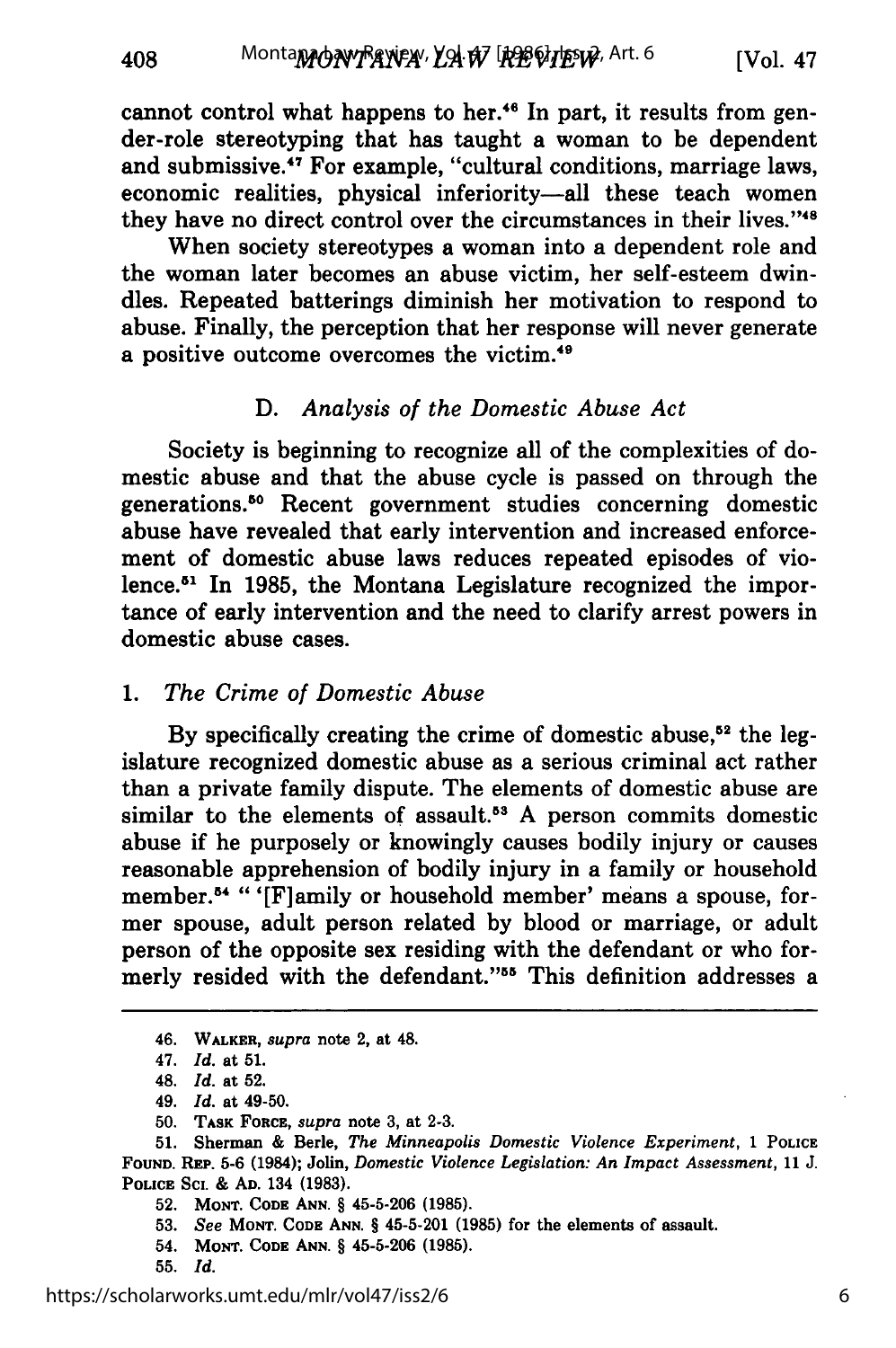Law Caucus: Montana's New Dom<del>estic Abuse Sta</del>tutes: A New Response to an Old Problem<br>**1986**]

wide array of relationships including husband/wife, ex-husband/exwife, boyfriend/girlfriend, and parent/adult child.<sup>56</sup>

Domestic abuse is **"a** misdemeanor punishable **by** a **\$500** fine and/or six months in the county jail."<sup>57</sup> A third conviction of domestic abuse, however, is "a felony punishable **by** a fine not to exceed **\$50,000** and/or five years in the state prison."58 The punishment scheme forces the abuser to take responsibility for his actions but gives the abuser two opportunities to address his behavior through counseling before the scheme elevates the offense to a felony.

#### *2. Clarification of Arrest Powers*

In the past, police officers were uncertain of their authority to arrest in domestic abuse situations when they did not witness the abuse.<sup>59</sup> In 1967, the legislature intended to clarify arrest powers<sup>60</sup> but failed to do so. Thus, the **1985** Act specifically provides for arrest upon probable cause "even though the offense did not take place in the presence of the peace officer."61

#### *3. Arrest as the Preferred Response*

Most significantly, the Act makes arrest the preferred response to domestic abuse cases involving injury or imminent injury to the victim.62 This accomplishes a strong statement of public policy to encourage stricter enforcement of the law.

The arrest preference has several impacts. It clearly directs that police officers should arrest when they have probable cause to do so. This makes police officers rather than the victim responsible

**62. MONT. CODE ANN.** *§* 46-6-401(2) **(1985).**

**<sup>56.</sup>** This definition does not include minor children because they are protected **by** other sections of the criminal code. *See* MONT. **CODE ANN. §§ 45-5-622, -625 (1985).**

**<sup>57.</sup> MONT. CODE ANN. § 45-5-206 (1985).**

**<sup>58.</sup>** *Id.*

**<sup>59.</sup> SPOUSE BATTERING IN MONTANA,** *supra* note 21, at **97.**

**<sup>60.</sup>** *See* **REv. CODES MONT. § 95-608** (1947), *supra* note **19.**

**<sup>61.</sup> MONT. CODE ANN. §** 46-6-401(2) **(1985).** In Payton v. New York, 445 **U.S. 573, 583- 90 (1980),** the United States Supreme Court ruled that absent consent or exigent circumstances, police officers must have an arrest warrant and reason to believe the suspect is at home before entering the home to make an arrest. **If** consent or exigent circumstances do not exist, a warrantless home arrest violates the suspect's privacy interests. Exigent circumstances exist when immediate action is required to prevent dire consequences. *See* Mincey v. Arizona, 437 **U.S. 385, 392 (1978).** MONT. **CODE ANN. §** 46-6-401(2) provides: **"A** summons of a peace officer to a place of residence **by** a family or household member constitutes an exigent circumstance for making an arrest." If the police are summoned to the house **by** a third party, exigent circumstances may still exist. *See, e.g.,* Warden v. Hayden, **387 U.S.** 294, **298-99 (1967)** (danger to human life is an exigent circumstance); *Mincey,* 437 **U.S.** at **392** (the avoidance of further injury is an exigent circumstance).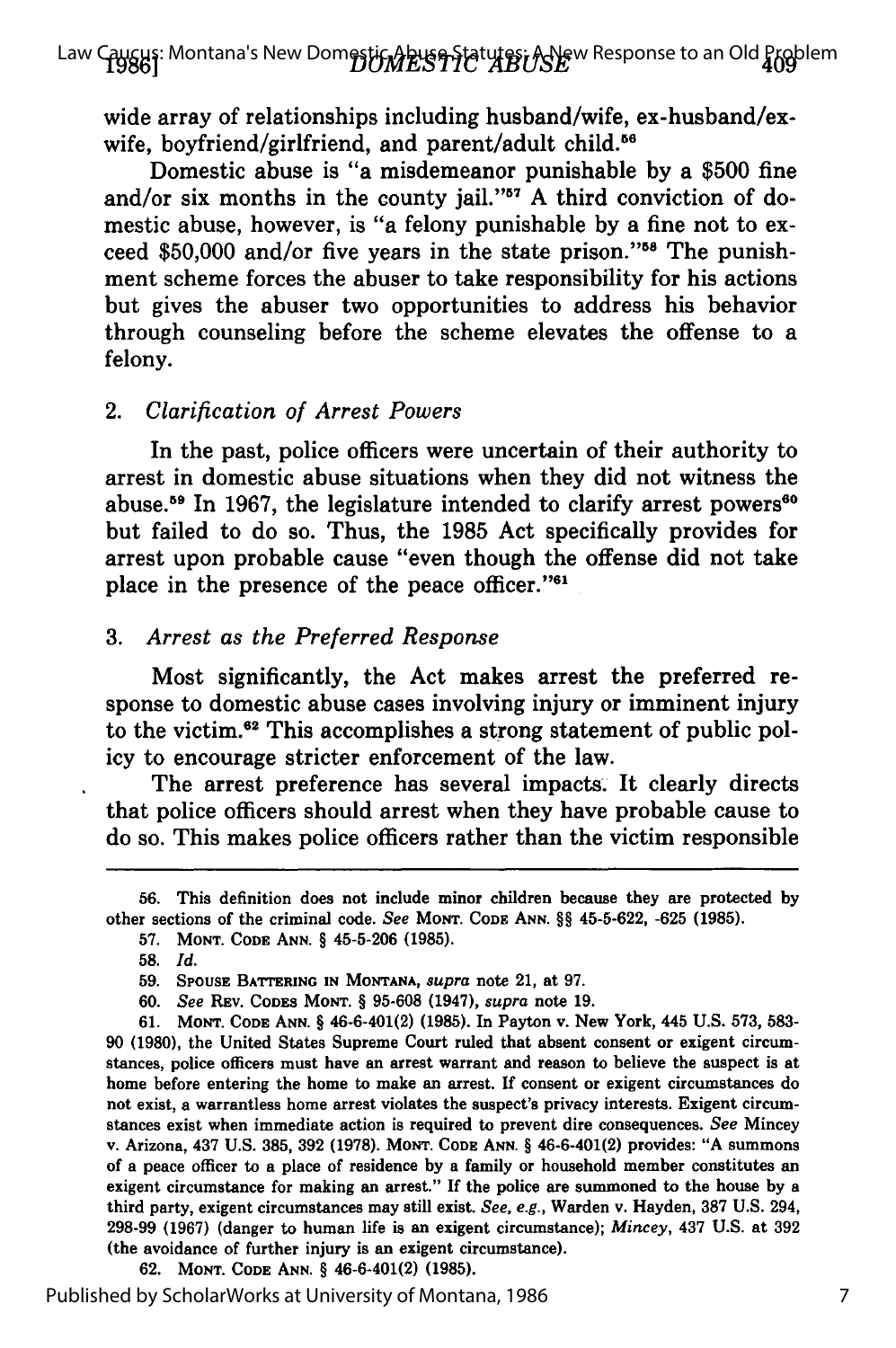for addressing the abuser's criminal conduct.<sup>63</sup> Also, when police officers make arrests and fully investigate domestic abuse cases, prosecutors have a greater chance of successfully prosecuting those .<br>cases.<sup>6</sup>

#### *4. Requirement of Written Report*

410

The Act requires that when police officers respond to domestic abuse calls but do not arrest, they must file a written report with their supervisors detailing their decision.<sup>65</sup> Traditionally, police officers did not file any report detailing the circumstances of domestic abuse calls.<sup>66</sup> The written report requirement encourages police officers to make arrests when probable cause exists because their supervisors will review the report to determine if the officer made the correct decision. Furthermore, the written report preserves statistical data, and it may be valuable if police departments become involved in civil litigation.<sup>67</sup>

#### *5. Notice of Victims' Rights*

The Act requires arresting officers to provide the abuse victim with a notice of her rights.<sup>68</sup> The notice must, at a minimum, advise the victim of the availability of a shelter and of her right to take legal action such as filing for a temporary restraining order.<sup>69</sup> The notice of rights provides the victim with important phone numbers<sup>70</sup> and reinforces her right to be free from abuse.

- **63. TASK** FORCE, *supra* **note 3,** at 23-24.
- 64. LERMAN, *supra* note **29,** at 119.
- **65. MONT. CODE ANN.** § **46-6-421 (1985).**
- **66.** TASK **FORCE,** *supra* note **3,** at **19.**

**67.** Thurman v. City of Torrington, **595** F. Supp. **1521 (D.** Conn. 1984) (police violated equal protection clause by providing less protection for domestic abuse victims, resulting in a \$3.2 million damage award). Other damage actions against police involving domestic abuse include: Bruno v. Codd, 47 N.Y.2d **582, 393** N.E.2d **976,** 419 N.Y.S.2d **901 (1979)** (allegation of discrimination by New York City Police against abused spouses is a justiciable cause); Baker v. City of New York, **25** A.D.2d 770, **269** N.Y.S.2d **515 (1966)** (person issued an order of protection is owed a special duty of care); Benway v. Watertown, 1 A.D.2d 465, **151** N.Y.S.2d 485 **(1956)** (police liable for the negligent return of a gun to plaintiff's husband); Sorichetti v. City of New York, **95** Misc. **2d** 451, 408 N.Y.S.2d **219 (1978),** *aff'd,* 417 N.Y.S.2d 202 **(1979)** (denied motion to dismiss claim based on police's alleged negligent failure to arrest or provide protection); Jones v. Herkimer, **51** Misc. **2d** 130, **272** N.Y.S.2d **925 (1966)** (county's liability where police know of husband's violent history is a jury question); Nearing v. Wearing, **295** Or. 702, **670** P.2d **137 (1983)** (police who knowingly fail to enforce protection orders are potentially liable for resulting harm).

**68. MONT. CODE ANN. §** 46-6-422 **(1985).**

70. For example, numbers for crisis lines, shelters, and Montana Legal Services Association.

**<sup>69.</sup>** *Id.*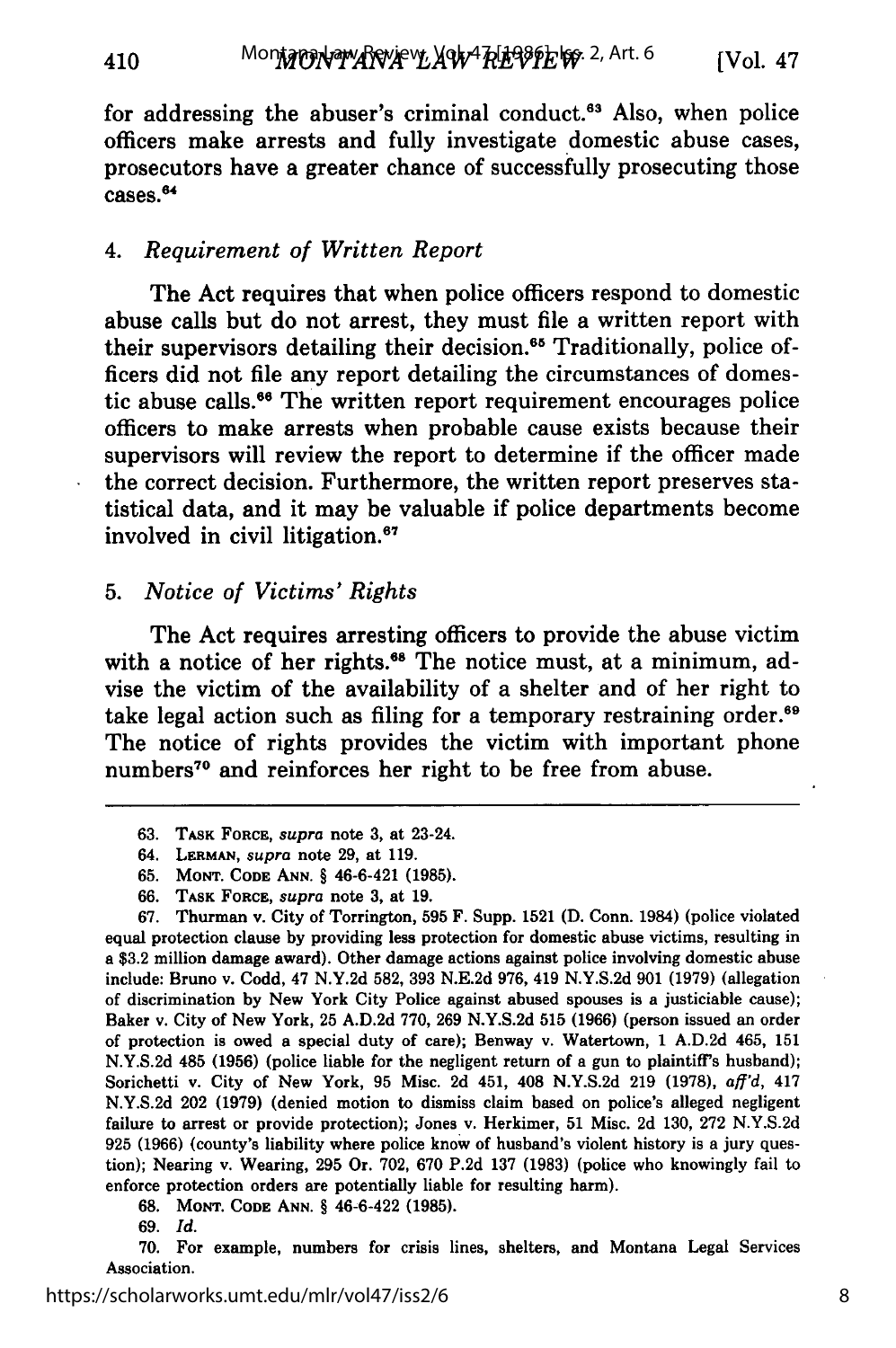Law**լGany**us: Montana's New Do**றரூழ் AbyperGtalyEerSyr**New Response to an O**ld** Problem

#### *6. Bail Provisions*

The Act also addresses bail. A judge must personally determine bail after the abuser is arrested.<sup>71</sup> The crime of domestic abuse may not be placed on a posted schedule of cash bail.72 While reasonable bail is a constitutional right,<sup>73</sup> an arrested person must be taken before the nearest and most accessible judge without unnecessary delay to have bail determined.<sup>74</sup> Unnecessary delay occurs when the arrested person can show prejudice or a deliberate attempt by the prosecution to circumvent a speedy appearance. Detaining a person until a judge's normal working hours is not unnecessary delay.7

A practical result of requiring a judge to personally determine bail is that the abuser often spends the night in jail. This restriction on bail communicates to the abuser the seriousness of his conduct and results in a "cooling-off" period which, in turn, provides immediate protection for the victim. 76 Absent such a period, the abuser could immediately return to his victim. A brief detention would only increase his anger and hostility toward the victim.<sup>7</sup>

The Act represents a comprehensive legislative response to encourage early intervention in the cycle of abuse. But the legislature went beyond the passage of the Act. It also amended other laws to address existing problems of domestic abuse cases.

#### III. ABOLITION OF MARITAL RAPE EXCEPTION

The marital rape exception is a statutory defense to the crime of rape between marital partners. In recent years, society has recognized marital rape as a part of the violent behavior an abuser inflicts upon his victim. 78 Historically, though, society refused to consider the possibility of rape within the marital relationship, and in Montana the legislature did not define marital rape as a crime.79

74. **MONT. CODE ANN.** *§* 46-7-101(2) **(1985).**

**77.** *Id.*

**79.** See **MONT. CODE ANN.** *§* **45-5-503 (1983)** where the criminal code did not define marital rape as a crime. See also **1. GREEN & J. LONG, MARRIAGE AND FAMILY LAW AGREE-**

Published by ScholarWorks at University of Montana, 1986

**<sup>71.</sup> MONT. CODE ANN.** *§* 46-9-302 **(1985).**

**<sup>72.</sup>** *Id.* Some persons contend this is a constitutional violation. There is, however, no constitutional right to have bail determined according to a bail schedule. In fact, setting of bail **by** a bail schedule may violate due process **by** failing to consider individual circumstances. Ackies v. Purdy, **332** F. Supp. **38,** 41 **(S.D.** Fla. **1970).**

**<sup>73.</sup> U.S. CONST.** amend. **VIII; MONT.** CONsT. art. II, *§§* 21, 22.

<sup>75.</sup> See State v. Plouffe, <u>...</u> Mont. <sub>---</sub>, 646 P.2d 533 (1982); State v. Rodriguez, \_\_ Mont. **\_\_, 628 P.2d 280,** 284 **(1981).**

**<sup>76.</sup> TASK FORCE,** supra note **3,** at **105-06.**

**<sup>78.</sup>** As of January **1985, 33** states have amended their statutes to allow prosecution in marital rape situations. Four additional states allow marital rape prosecutions.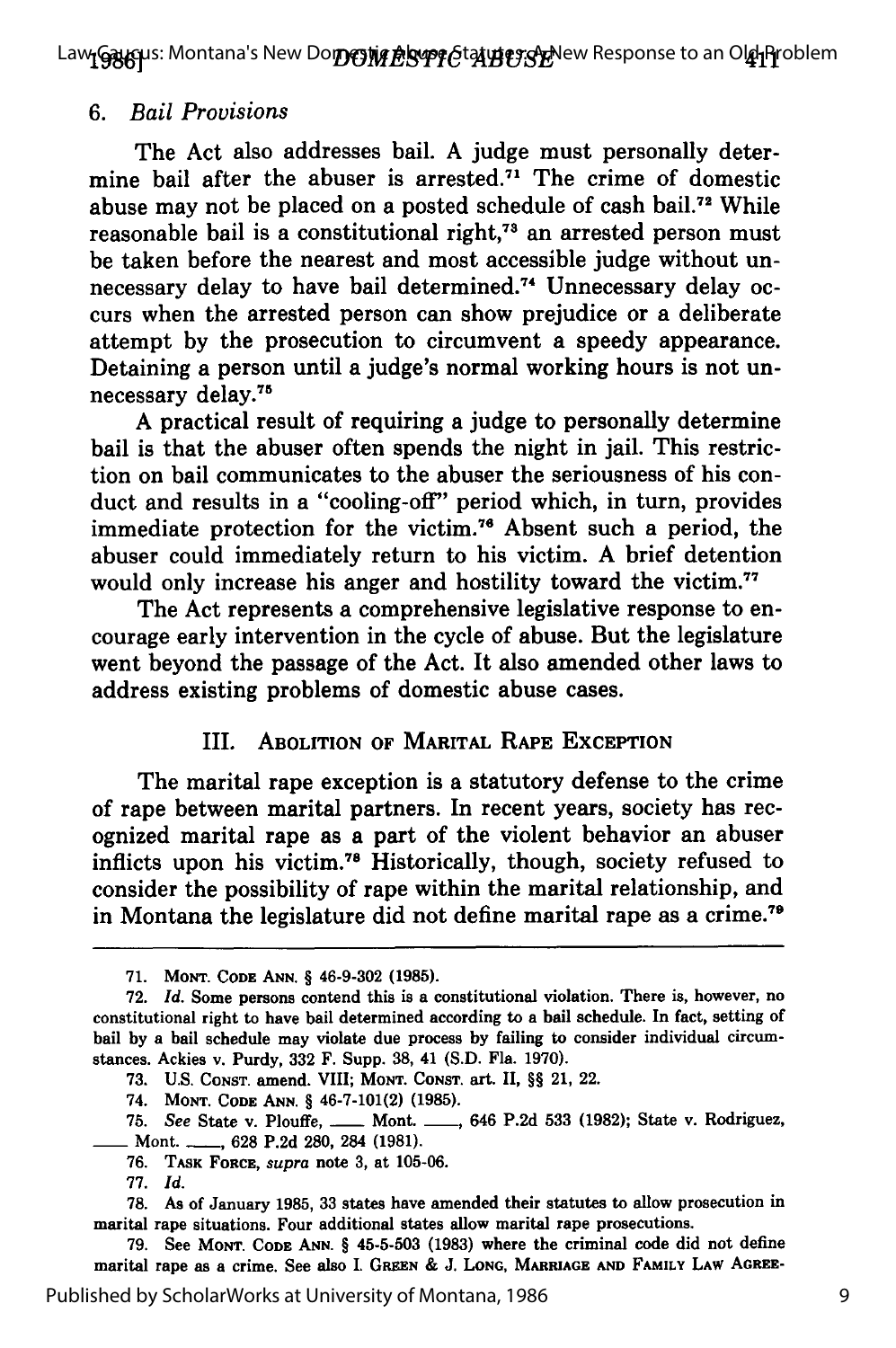Some persons still justify the exception, arguing that it promotes reconciliation in the marital relationship, prevents malicious prosecution by angry spouses, and protects an individual's right of privacy.80

In *People v. Liberta*,<sup>81</sup> the court found the reasons for preserving the marital rape exception to be based on faulty assumptions. First, a marriage where marital rape occurs may not be worth preserving.<sup>82</sup> Second, the nature of the crime of rape makes malicious prosecution a minor worry.83 Rape victims generally are reluctant to report the crime.<sup>84</sup> Finally, the right of privacy does not operate to shield rapists; it protects only consensual **acts.85** The court also found the marital rape exception unconstitutional because it violated the equal protection guarantee by making a distinction between single women and married women without a compelling state interest for doing so.<sup>86</sup>

Rape violates and degrades, usually causing long-lasting physical and psychological harm to the victim, regardless of the victim's marital status. In *State v. Crisp*,<sup>87</sup> the court stated that "[pirostitutes, as well as virgins, and those of all shades in between are entitled to the sanctity of their own bodies."<sup>88</sup> In 1985, the Montana Legislature abolished the marital rape exception<sup>89</sup> and recognized that a person, whether married or single, has the right to grant or withhold consent to sexual intercourse.

## IV. **SELF-HELP** TEMPORARY RESTRAINING ORDERS

## *A. Introduction*

In 1981, the Montana Legislature recognized that restraining orders failed to serve the state's substantial interest in aiding

MENTS (1984) for a thorough explanation of the evolution of marriage.

**80.** Two summaries of the justifications for the exemption are: Freeman, *"But If You Can't Rape Your Wife, Who Can You Rape?": The Marital Rape Exemption Re-examined,* 15 FAM. L.Q. 1 (1981); Barry, *Spousal Rape: The Uncommon Law,* 66 A.B.A. J. **1088 (1980).**

**81.** 64 N.Y.2d 152, 474 N.E.2d 567, 485 N.Y.S.2d **207** (1984).

82. *Id.* at \_\_\_, 474 N.E.2d at 574, 485 N.Y.S.2d at 214.

**83.** *Id.*

84. The Department of Justice estimates that only 47% of rape victims ever report their rapes. Billings Gazette, Dec. **1, 1985,** at **7-B.**

**85.** *See* Griswold v. Connecticut, **381 U.S.** 479 **(1965).**

**86.** *Liberta,* 64 **N.Y.2d** at **- ,** 474 **N.E.2d** at **573,** 485 **N.Y.S.2d** at **213.** *See also* Weishaupt v. Commonwealth, **227** Va. **389, 315 S.E.2d 847** (1984); Commonwealth v. Chretien, **383** Mass. **123,** 417 **N.E.2d 1203 (1981);** State v. Smith, **85 N.J.** 212, 426 **A.2d 38 (1981).**

**87. 629 S.W.2d** 475 (Mo. **App. 1981).**

**88.** *Id.* at **478.**

**89.** *See* MoNT. **CODE ANN.** § **45-5-503 (1985).** The Legislature eliminated the words "not his spouse" from this statute, making all sexual intercourse without consent a crime.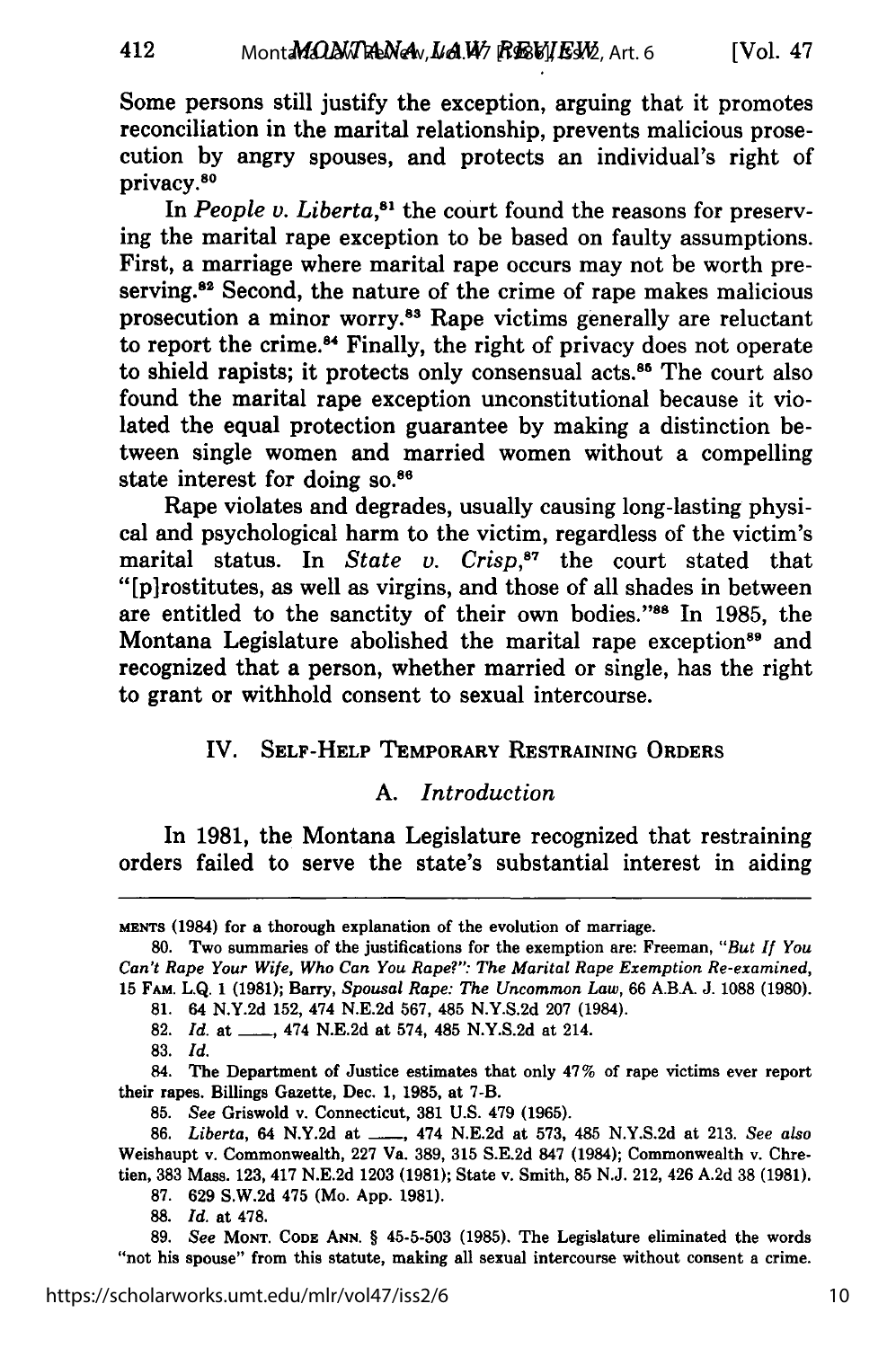spouse abuse victims because they gave victims inadequate protection.<sup>90</sup> The legislature expanded the availability of temporary restraining orders [hereinafter referred to as TRO's] to allow a spouse abuse victim to obtain a TRO without filing the once-required petition for dissolution of marriage or legal separation.<sup>91</sup> Four years later, unfortunately, TRO's remained inaccessible to many domestic abuse victims and ineffective for those who did obtain them.<sup>92</sup>

## *B. Temporary Restraining Orders Prior to 1985*

The former temporary order statute made temporary restraining orders for physical abuse available only to abused spouses.<sup>93</sup> While divorce does not end the abuse, and abuse also occurs between unmarried couples,<sup>94</sup> divorced or unmarried victims could not petition for a TRO.<sup>95</sup>

The former statute authorized district court judges to issue TRO's.<sup>96</sup> This posed accessibility problems for victims living in rural areas of Montana: TRO's were available **by** law but inaccessible in practice.<sup>97</sup> TRO's could be obtained in rural areas only when the district judge was at the county seat. Although district court judges are more accessible in urban areas, at times, urban victims suffered similarly.<sup>98</sup>

**91. MONT. CODE ANN.** § 40-4-106(3) (1981) provided:

A person may seek the relief provided for in subsection (2) of this section without filing a petition under this part for a dissolution of marriage or legal separation by filing a verified petition alleging physical abuse against the petitioner by a spouse and requesting injunctive relief under Title 27, chapter 19, part 3. Any preliminary injunction entered under this subsection must be for a fixed period of time, not to exceed 1 year, and may be modified as provided in Title 27, chapter 19, part 4, and 40-4-208.

In **1985,** the code commissioner recodified **MONT. CODE ANN.** § 40-4-106 as §40-4-121.

**92.** Interview with Pam Tuthill, *supra* note **16;** *Hearings on H.R. 310 Before the House Judiciary Comm.,* 49th Legis. **(1985)** (statement of Caryl Wickes Borchers, Executive Director, Great Falls Mercy Home and Representative, Montana Coalition Against Domestic Violence) [hereinafter referred to as *Hearings on H.R. 310].*

**93. MONT. CODE ANN.** § 40-4-106(1), **(3) (1983);** *see also* **MONT. CODE ANN.** § **27-19- 201(5) (1983).**

94. Interview with Klaus Sitte, Montana Legal Services Association, Missoula, Montana (Dec. **19, 1985).**

**95.** The temporary order statute provided the only civil remedy for domestic abuse victims. Thus, divorced or unmarried victims had no civil remedies available to them.

**96. MONT. CODE ANN.** §§ **3-2-205(2), 3-5-302 (1983).**

**97.** Interview with Pam Tuthill, *supra* note **16.** For example, one judicial district covers the counties of Meagher, Wheatland, Golden Valley and Musselshell. **MONT. CODE ANN.** § **3-5-101 (1985).**

**98.** For an entire month in the summer of 1984, domestic abuse victims in Butte

<sup>90.</sup> H.R. 405, 47th Leg., 1981 Laws of Montana 247. The legislature did not address abuse of other victims.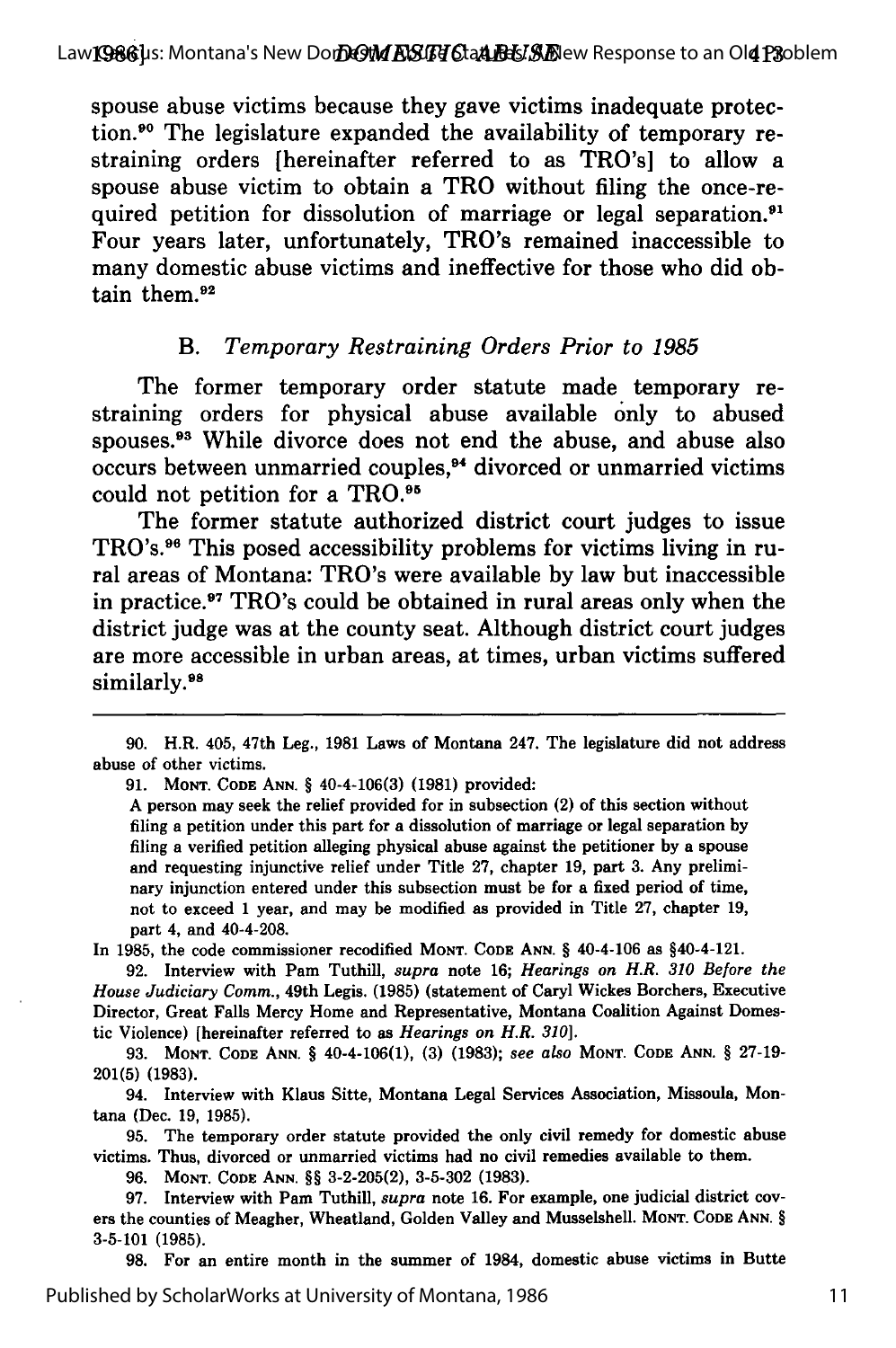Additionally, filing a petition for a TRO in district court raised other practical accessibility obstacles: expense and time. The process typically required the services of an attorney, an expense many victims could not afford.99 Time posed an obstacle to all victims, regardless of their income level. TRO's are issued ex parte when a judge finds irreparable injury will result to the petitioner.100 But it may take many days to obtain even an ex parte order in district court. TRO's must be available immediately to be effective.<sup>101</sup>

Finally, TRO's often failed to provide the victim with any real security. Violation of the civil order could lead only to a civil contempt of court charge.<sup>102</sup> A victim usually had to retain an attorney again to initiate a contempt of court charge. The amount of time and money involved did not make a TRO an effective remedy for an individual in a continuously abusive situation.

## *C. The New Self-Help Temporary Restraining Order*

The **1985** Montana Legislature made several significant changes in the law to further increase the availability and effectiveness of domestic abuse TRO's.<sup>103</sup> The relationship between the victim and the abuser must be that of a "family or household member."<sup>104</sup> "Persons who may request relief... include spouses, former spouses, and persons cohabiting<sup>105</sup> or who have cohabited with the other party within **1** year immediately preceding the filing of the petition."<sup>106</sup>

414

lacked access to a district judge; one district judge was on vacation and the other was ill. Butte victims had nowhere to turn for this emergency relief. Telephone interview with Erin Lapham, President, Montana Coalition Against Domestic Violence (April **28, 1986).**

**<sup>99.</sup>** *Hearings on H.R. 310* (statement of Rep. Steve Waldron, Chief Sponsor), *supra* note **92.**

**<sup>100.</sup>** MONT. **CODE ANN.** § 40-4-121(4) **(1985).**

**<sup>101.</sup> TASK** FORCE, *supra* note **3,** at 40.

<sup>102.</sup> **MONT. CODE ANN.** § 3-1-501(1)(e) **(1983).**

**<sup>103.</sup>** *Hearings on H.R. 310* (statement of Holly Franz, Women's Law Caucus, University of Montana Law School), *supra* note **92.**

<sup>104.</sup> **MONT. CODE ANN.** § 40-4-121(3)(a) **(1985).**

**<sup>105.</sup>** "Cohabit" is not defined in this section. **A** definition does appear in the criminal code, **MONT. CODE ANN.** § 45-2-101(6): "'Cohabit' means to live together under the representation of being married."

**<sup>106.</sup> MONT. CODE ANN.** § 40-4-121(3)(b) **(1985).** This definition of family or household member differs from the definition used for the crime of domestic abuse. *See supra* notes **55 & 56** and accompanying text. As introduced, the domestic abuse temporary restraining order "family or household member" definition read, "persons who may request relief under this subsection include spouses, former spouses, adult persons related **by** blood or marriage, and persons cohabiting or who have cohabited with the other party within **1** year immediately preceding the filing of the petition." H.R. **310,** as introduced. The law as enacted does not include "adult persons related **by** blood or marriage." Therefore, while parents, grandpar-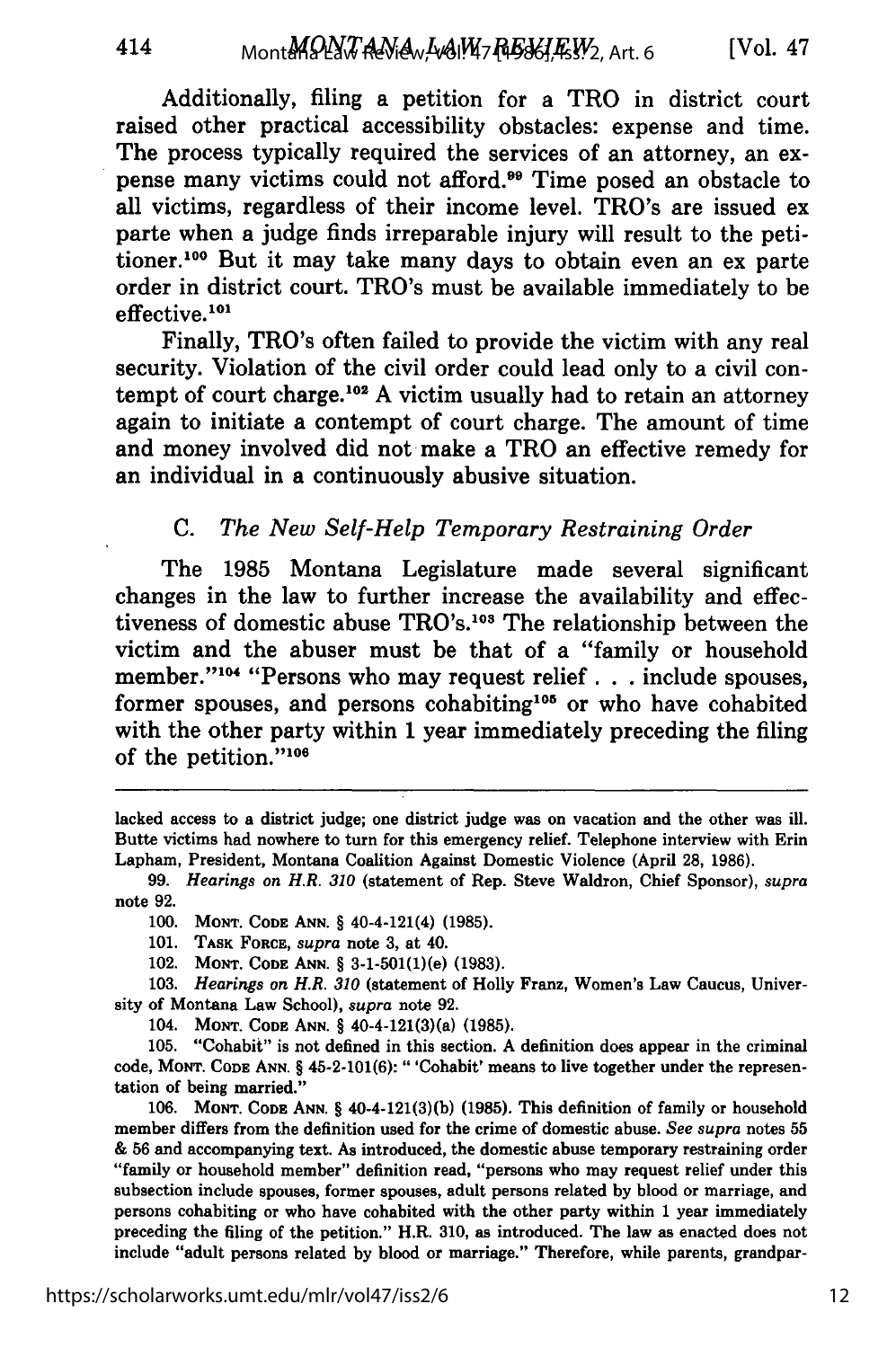1986] *DOMESTIC ABUSE* Law Caucus: Montana's New Domestic Abuse Statutes: A New Response to an Old Problem

Another significant change addresses jurisdiction. District courts, municipal courts and justice courts have concurrent jurisdiction to hear and issue domestic abuse TRO's.<sup>107</sup> Concurrent jurisdiction greatly increases access to this emergency relief. **Al**though one district court judge may serve many counties, every county has at least one justice of the peace.<sup>108</sup> Concurrent jurisdiction does not extend to other actions between the parties. Therefore, when a related action<sup>109</sup> is pending between the parties in district court, the municipal judge or justice of the peace must suspend proceedings on the TRO and certify the pleadings and the TRO to the clerk of the district court.<sup>110</sup> The district judge will then decide all the related matters between the two parties.<sup>111</sup>

Finally, the legislature changed the method of enforcing TRO's. Violation of a domestic abuse TRO is a criminal misdemeanor.<sup>112</sup> The new temporary order statute increases victims' security because they know the sheriff and the police will enforce TRO's.

107. **MONT. CODE ANN.** § 40-4-123(1) (1985).

109. E.g., declaration of invalidity of a marriage, legal separation, dissolution of marriage, or child custody. **MONT. CODE ANN.** § 40-4-123(2) (1985).

110. **MONT. CODE ANN.** § 40-4-123(2) (1985). A district judge may gain jurisdiction of a TRO issued by a justice of the peace or municipal judge under two other circumstances: **(1)** when a party files a notice of appeal, and (2) when a party files a notice of removal. MONT. **CODE ANN.** § 40-4-124 **(1985)** authorizes district court review:

**(1)** An order issued **by** a municipal court or justice court pursuant to 40-4- **121(3)** is immediately reviewable **by** the judge of the district court at chambers upon the filing of a notice of appeal. The district judge may affirm, dissolve, or modify an order of a municipal court or justice court made pursuant to 40-4- **121(3).**

(2) Any case in which an order has been issued **by** a municipal court or justice court pursuant to 40-4-121(3) may be removed to district court upon filing of a notice of removal.

**111.** Certification to the district court is triggered "on motion" to the municipal judge or justice of the peace. **MONT. CODE ANN.** § 40-4-123(2) (1985). But the statute is unclear as to which party is responsible for notifying the municipal judge or justice of the peace. The Montana Magistrates Association expressed concern over the absence of a clear duty on the part of either party to notify the municipal or justice court, **by** motion, that related actions are pending in district court. Interview with Nancy Sabo, Ravalli County Justice of the Peace and President, Montana Magistrates Association (Dec. **23, 1985). If** neither party has an affirmative duty to notify the municipal judge or justice of the peace, it is possible the TRO action could proceed in a municipal or justice court while an action for dissolution of marriage is pending between the same two parties in district court.

112. **MONT. CODE ANN.** § **45-5-626(1) (1985).**

ents, siblings, and in-laws cannot petition for a domestic abuse temporary restraining order, a person who purposely or knowingly causes bodily injury or reasonable apprehension of bodily injury to one of these persons has committed the criminal offense of domestic abuse. **MONT. CODE ANN.** § 45-5-206 (1985).

**<sup>108.</sup> MONT.** CONST. art. VII, § 5.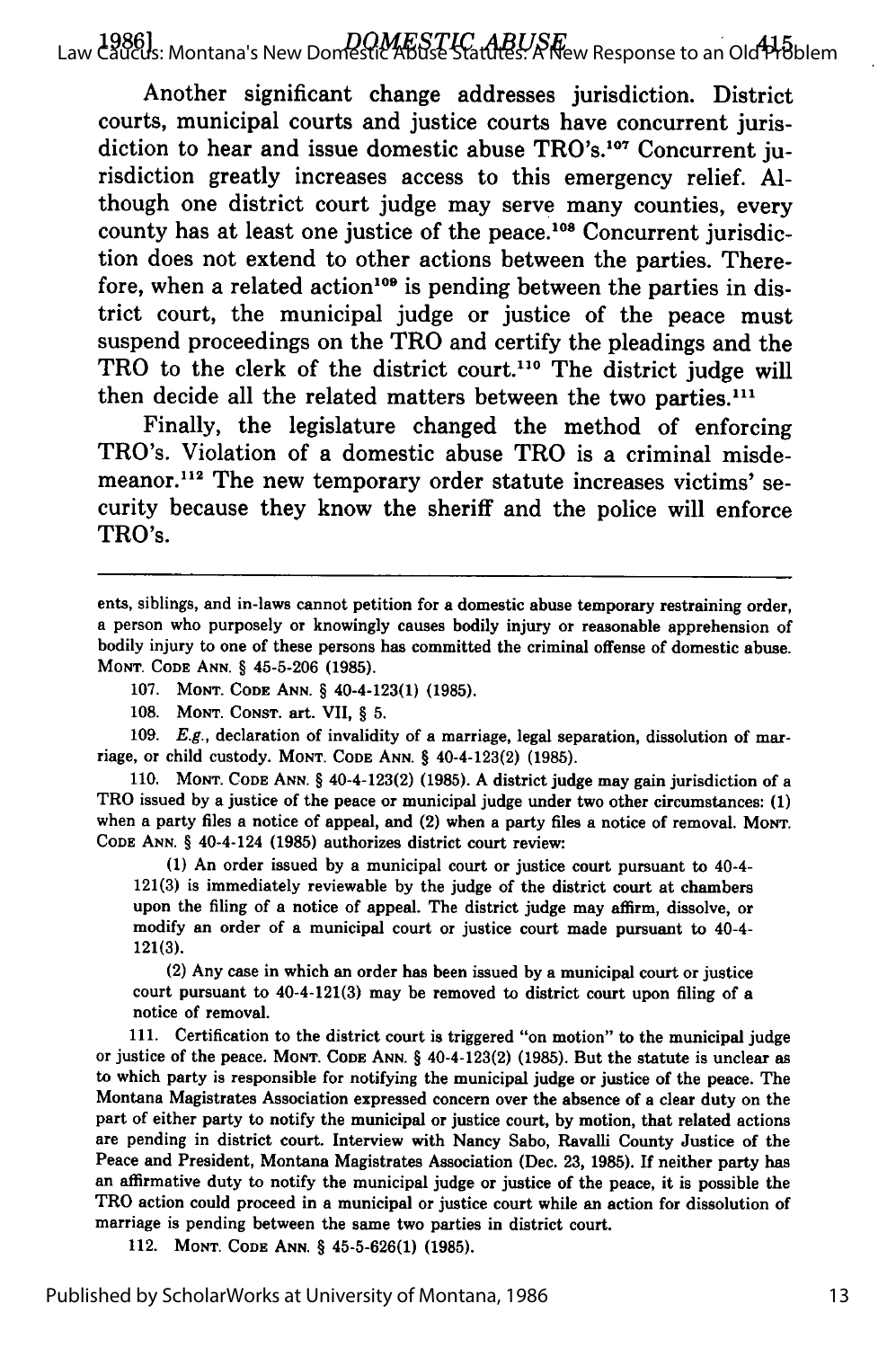## D. *Obtaining a Self-Help Temporary Restraining Order*

A victim of domestic abuse may obtain a self-help TRO without providing notice to the abuser.<sup>113</sup> A victim may petition for a TRO in the county where she or the abuser lives or in the county where the physical abuse occurred.<sup>114</sup> To obtain a TRO, a victim must complete two forms: an application for preliminary injunction and temporary restraining order (domestic abuse) and an affidavit in support of application for preliminary injunction and temporary restraining order (domestic abuse).<sup>115</sup> If a victim cannot pay the court filing fees and the costs of serving the TRO documents, she may request a waiver of fees by completing another form.<sup>116</sup>

Clerks of the district court, justices of the peace, and municipal court judges must make these forms available at no charge.<sup>117</sup> The forms provide that a victim need not disclose her address if she has fled the family residence.<sup>118</sup> The victim must provide the court with her current address and phone number when she files her application for a  $TRO<sub>119</sub>$  but the court will withhold this information from the abuser unless he shows good cause for obtaining it. <sup>120</sup>

Once a victim obtains the forms, the court may refer her to a shelter, safe home, or crisis center advocate.<sup>121</sup> The advocate, a lay person, helps the victim complete the necessary forms and accompanies her to the judge's initial review of the application and to the show cause hearing.<sup>122</sup> The TRO forms are fairly explicit. Nevertheless, TRO proceedings may be intimidating to a victim suffering

**113. MONT. CODE ANN.** § **27-19-315(2) (1985).**

**115.** These two forms meet the requirement of a "verified petition" specified in **MONT. CODE ANN.** § 40-4-121(3) **(1985).**

**116.** This form is an affidavit of inability to pay filing fees and other costs.

**117. MONT. CODE ANN.** § 40-4-122 **(1985).**

118. D. **CLARK &** M. **MORRIS, THE-SELF-HELP** TRO **IN MONTANA: GETTING A TEMPO-RARY RESTRAINING ORDER TO PREvENT** DoMEsTIc **ABUSE 1** (unpublished manuscript) (available at Missoula County Courthouse).

**119.** *Id.*

120. *Id.* This nondisclosure provision is essential for the victim's safety. Many abusers relentlessly track down victims. Some abusers even find victims who have changed their names and moved thousands of miles away. Interview with Klaus Sitte, *supra* note 94.

121. Interviews with Nancy Sabo, *supra* note **111;** Pam Tuthill, *supra* note **16.** Telephone interviews with John Albrecht, Teton County Justice of the Peace (Jan. **3, 1986);** Caryl Wickes Borchers (Dec. 20, **1985),** *supra* note **92;** Robert Larson, Dawson County Justice of the Peace (Dec. **31, 1985);** Linda Taylor, Lincoln County Justice of the Peace (Dec. **31, 1985).**

122. Interview with Pam Tuthill, *supra* note **16.**

14

<sup>114.</sup> **MONT. CODE ANN.** § 40-4-123(3) **(1985).** This statute should be amended to conform with MONT. **CODE ANN.** § 40-4-121(3)(a) listing "physical abuse, harm, or bodily injury."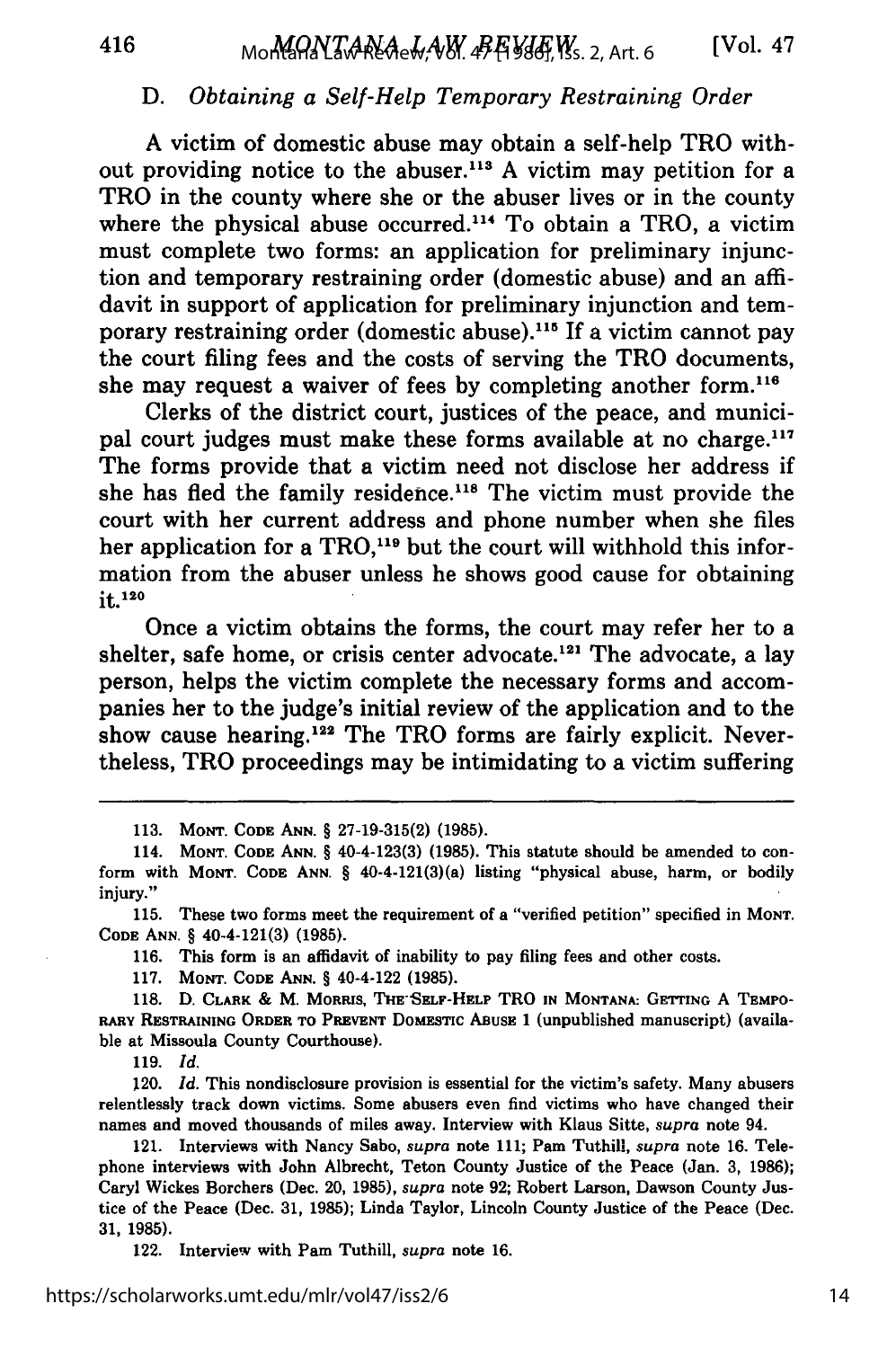the trauma of domestic abuse. $123$  Advocates provide the practical and emotional support which victims need to break the cycle of abuse. Advocates also give information on counseling, housing, child care, job training, and legal assistance. $124$ 

Injunctive relief available includes orders to the abuser to (1) stop the abuse; (2) leave the family home; (3) stay away from the victim's residence, the victim, and any children; (4) refrain from transferring property; and (5) refrain from removing a child from the jurisdiction of the court.<sup>125</sup> A victim may request "other injunctive relief proper in the circumstances."<sup>126</sup> The victim must, however, specify the type of relief she desires and describe the facts and circumstances necessitating the relief.<sup>127</sup> After a victim completes the TRO application forms, the judge reviews the forms and hears the victim's testimony. The statute provides that "[t]he court may issue a temporary restraining order **. . . if. .** . irreparable injury will result to the moving party  $\ldots$   $\ldots$  <sup>128</sup> If the judge issues the TRO, he schedules a show cause hearing to be held within twenty days.<sup>129</sup> Once the judge signs the TRO, the self-help TRO instructions direct the victim to take the TRO and supporting documents to the sheriff for service on the abuser.<sup>130</sup>

The clerk or judge must mail a copy of the TRO and a copy of the proof of service to "the appropriate law enforcement agencies designated in the order" within twenty-four hours of receiving proof of service of the TRO.<sup>131</sup> The county sheriff's office and the city police department are the appropriate law enforcement agencies because they are responsible for enforcing the TRO. Thus, to ensure the victim's protection through proper enforcement, the judge should designate both the sheriff and the police when he

**130. CLARK & MoRRIs,** *supra* note **118,** at **3.** In practice, some justice courts have assumed the responsibility of delivering the documents to the sheriff for service. Telephone interviews with John Albrecht, Robert Larson, and Linda Taylor, *supra* note 121.

**131. MONT. CODE ANN.** § 40-4-125(1) **(1985).**

<sup>123.</sup> *Id.*

<sup>124.</sup> *Id.*

<sup>125.</sup> **MONT. CODE ANN.** § 40-4-121(2) **(1985).**

<sup>126.</sup> *Id.*

<sup>127.</sup> **MONT. CODE ANN.** § 40-4-121(1), (2) (1985). Consequently, a victim can request various forms of "other injunctive relief." For example, a victim may request court-ordered counseling for the abuser. This counseling might include drug and alcohol treatment and parenting skills training, as well as counseling for his abusive behavior. Interview with Klaus Sitte, *supra* note 94. The court may refuse to order counseling until the abuser has had an opportunity to respond at the show cause hearing. At the hearing, a victim can make a strong argument that the abuser must attend counseling to break the cycle of abuse and prevent further injury. Mele, *supra* note **18.**

**<sup>128.</sup> MONT. CODE ANN.** § 40-4-121(4) **(1985).**

**<sup>129.</sup>** *Id.;* **MONT. CODE ANN.** § **27-19-314 (1985).**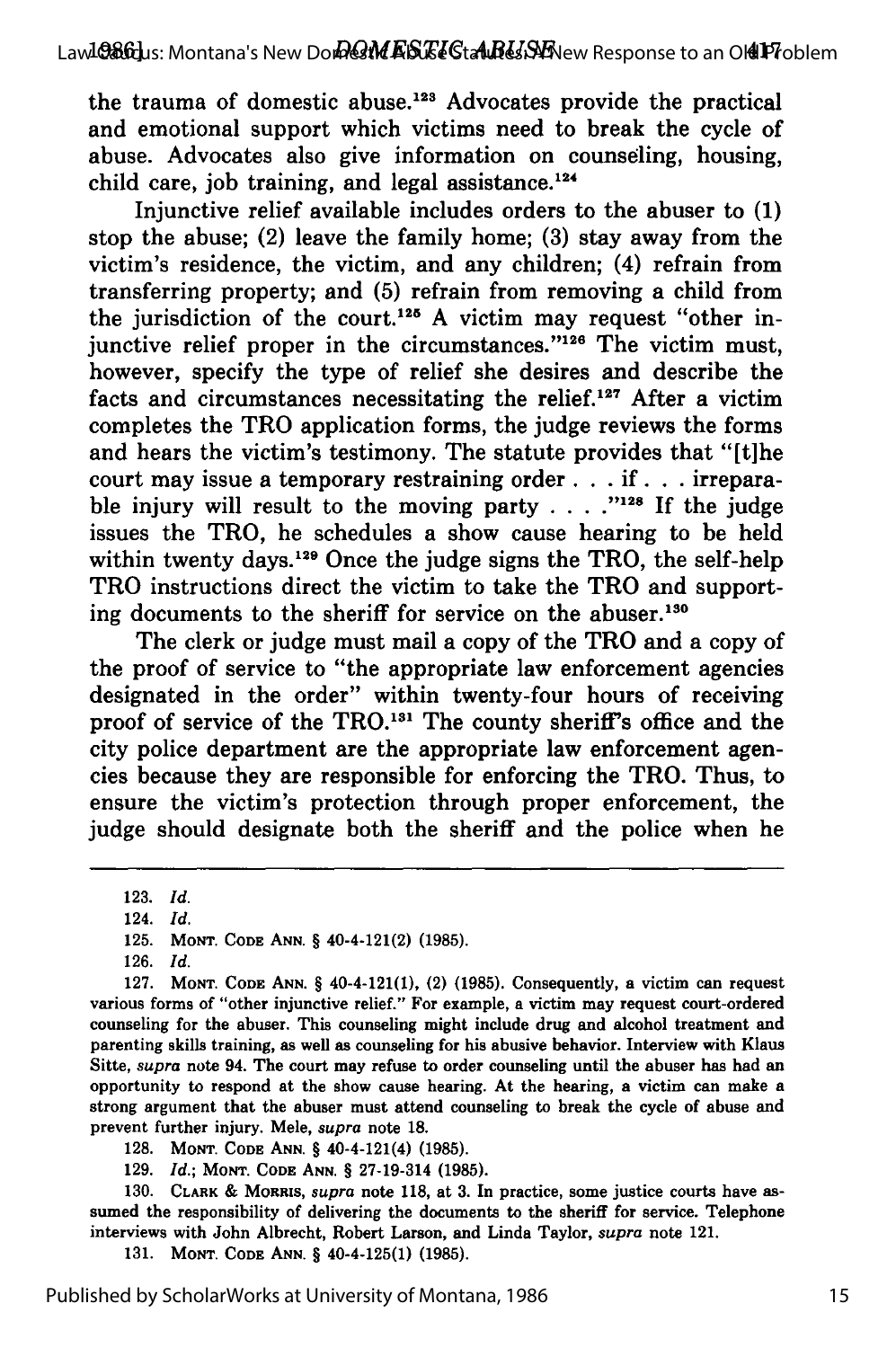signs the TRO. This designation is essential because the sheriff and the police will only enforce a TRO if it is registered in their records. Peace officers at the scene of an alleged violation must know whether the TRO is currently valid, so they can determine whether to arrest the abuser. The TRO registration statute directs law enforcement agencies to establish procedures for verifying the validity of TRO's, using the existing warrant verification system.<sup>132</sup>

A person commits the offense of violation of a TRO "if he, with knowledge of the order, purposely or knowingly violates a provision of any order provided for in [Montana Code Annotated] § 40-4-121."<sup>133</sup> The sheriff's proof of service establishes the elements of "knowledge of the order" and "knowingly violates... any order." Making the violation of a domestic abuse TRO a misdemeanor is consistent with designating domestic abuse a crime.<sup>134</sup> The TRO more effectively deters abuse only when the abuser knows he will be arrested and prosecuted for a violation.<sup>135</sup> The TRO itself provides clear notice: "VIOLATION OF THIS ORDER IS A CRIMINAL OFFENSE UNDER SECTION 45-5-626, MCA."136

Just as a victim can petition for a self-help TRO without an attorney, she can also seek enforcement of the TRO without an attorney. The support of the legal system alters the traditional imbalance of power between the victim and the abuser. As a victim acts to gain control of the abusive situation, she begins to abandon her learned helplessness and gain independence.

## V. **CONCLUSION**

Montana's new domestic abuse laws foster a community approach for early intervention in violent relationships. A community approach<sup>137</sup> coordinates the various agencies intervening with the

Another Montana statute fits well with this community approach. The Crime Victims' Compensation Act of Montana, **MONT. CODE ANN.** §§ 53-9-101 to -113 (1985), provides that

<sup>132.</sup> **MONT. CODE ANN.** § 40-4-125(2) **(1985).**

**<sup>133.</sup> MONT. CODE ANN.** § **45-5-626 (1985).**

<sup>134.</sup> See **MONT. CODE ANN.** § **45-5-206 (1985).**

**<sup>135.</sup> TASK FORCE,** *supra* note **3,** at **105.**

<sup>136.</sup> **CLARK & MORRIS,** *supra* **note 118,** at 2. The sheriff may also give the abuser oral notice that violation of the order is a crime when he serves the TRO on the abuser. Interview with Nancy Sabo, *supra* note **111.**

**<sup>137.</sup>** The City of Bellevue, Washington, established a community program to address domestic abuse in **1983.** This program coordinates the services of police, prosecutors, judges, probation officers, and counselors. An evaluation of the Bellevue program after one year revealed it reduced the escalation of domestic violence while it protected victims and made abusers accountable for their acts. D. **VAN BLARICOM, A COMMUNITY APPROACH** TO **DOMESTIC VIOLENCE** 6 (1984).